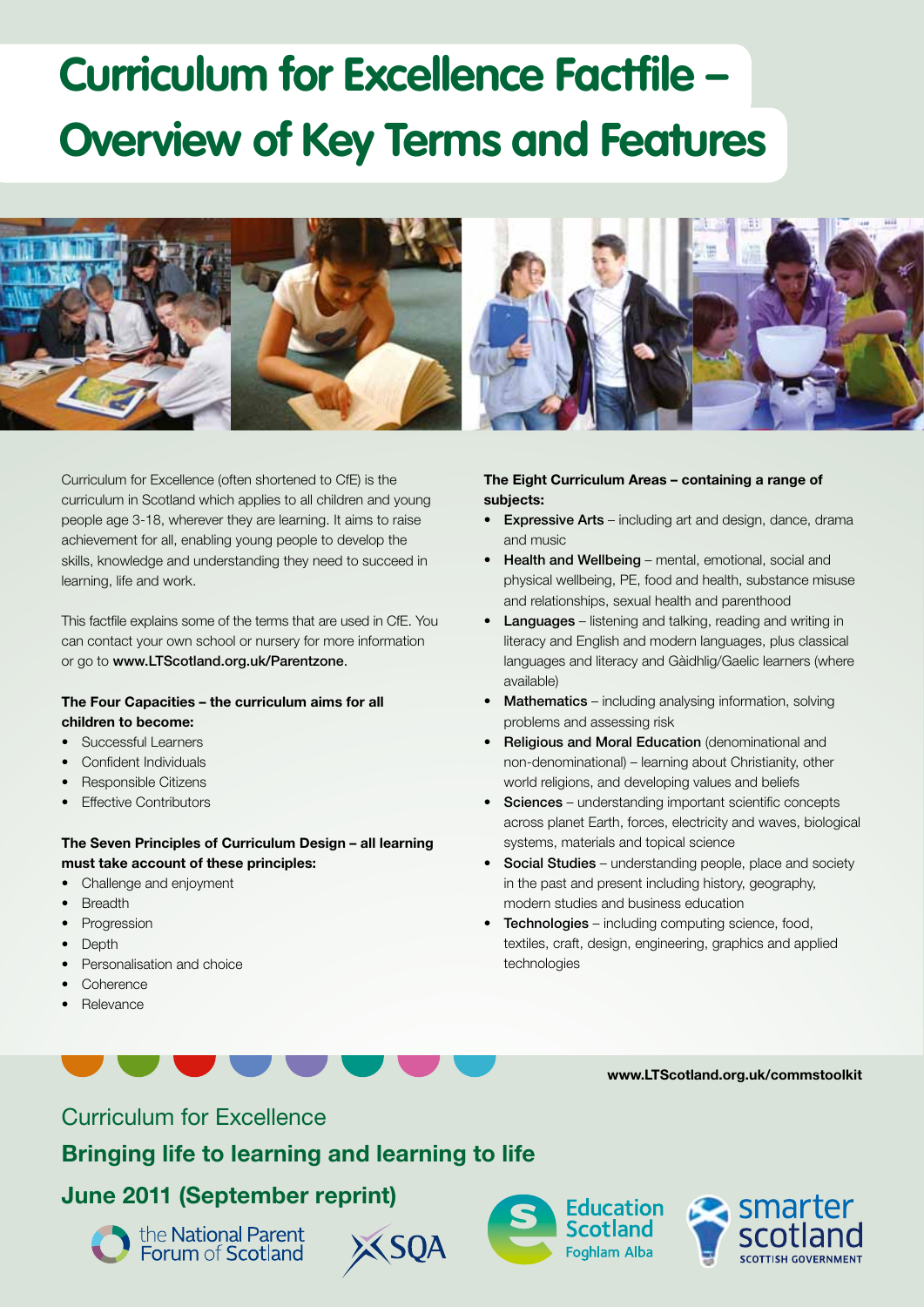In addition there are three key areas which are covered by all teachers/practitioners:

- Literacy across learning talking, listening, reading and writing (including using digital communications)
- Numeracy across learning including money, time, and measurement
- Health and Wellbeing across learning including making informed choices for a healthy lifestyle

Important themes across the curriculum are creativity, enterprise and global citizenship, which includes sustainable development, international education and citizenship.

**Experiences and Outcomes** – each curriculum area is broken down to a set of experiences and outcomes (often referred to as the 'Es and Os'):

- **Experience** describes the learning
- Outcome what the learning will achieve. This is often explained, from the pupil's perspective, as an 'I can' statement.

**Curriculum Levels** – there are national levels to describe different stages of learning and progress. For most\* children, the expectation is:

- Early Level pre-school to the end of P1
- First Level to the end of P4
- **Second Level to the end of P7**
- Third and Fourth Levels S1 to S3, with the fourth level broadly equivalent to SCQF (see abbreviations section) level 4
- Senior Phase (*see Entitlements*) S4 to S6, and equivalents in other settings, where they can continue to develop the four capacities and achieve qualifications

\*but can be earlier/later for some as applicable, depending upon individual needs and aptitudes



**Entitlements** – all young people are entitled to:

- A coherent curriculum smooth progression through the experiences and outcomes
- A broad general education the period from age 3 to the end of S3, covering all of the experiences and outcomes across all curriculum areas up to and including the third level, and further experiences and outcomes at the fourth level, chosen to provide greater specialisation and depth
- Support assistance to help learners access the curriculum, for example because of short- or longer-term needs or circumstances, and help to build resilience
- Skills for learning, life and work to develop pre-vocational, enterprising and employability skills, personal skills, high levels of cognitive skills and the opportunity to put learning into a practical context
- A senior phase to prepare for qualifications and develop skills for future learning, life and work
- Positive destinations to support young people to move successfully on to work or further study

**Learning Differently** – CfE represents a different approach to learning in schools intended to help learners develop skills, knowledge and understanding in more depth. Examples of how they will learn differently are:

- Using technologies in learning to find material, communicate, create and present
- Active learning being actively engaged, whether mentally or physically, using real life and imaginary situations
- Cooperative learning encouraging thinking and talking together, to discuss ideas and solve problems
- Interdisciplinary learning using links between different areas of learning to develop, reinforce and deepen understanding
- Outdoor learning making use of the outdoor environment for learning
- Personalisation and choice being given choices and being involved in planning how and what they learn. Not 'one size fits all'
- Skills CfE emphasises the development of skills for learning, life and work. These include higher order skills thinking about complex issues, problem solving, analysis and evaluation; creativity; and critical thinking skills making judgements and decisions, developing arguments and solving complex problems

**Assessment** is crucial to tracking progress, planning next steps, **reporting** and involving parents and learners in learning. Evidence of progress can be gathered by learners themselves, and by fellow pupils (peers), parents, teachers and other professionals, e.g. staff who provide youth development opportunities such as the John Muir Award and the Duke of Edinburgh Award.



curriculum for excellence computer contract and contract contract of the second contract of the second contract of the second contract of the second contract of the second contract of the second contract of the second cont SUCCESSFUL LEARNERS > CONFIDENT INDIVIDUALS > RESPONSIBLE CITIZENS > EFFECTIVE CONTRIBUTORS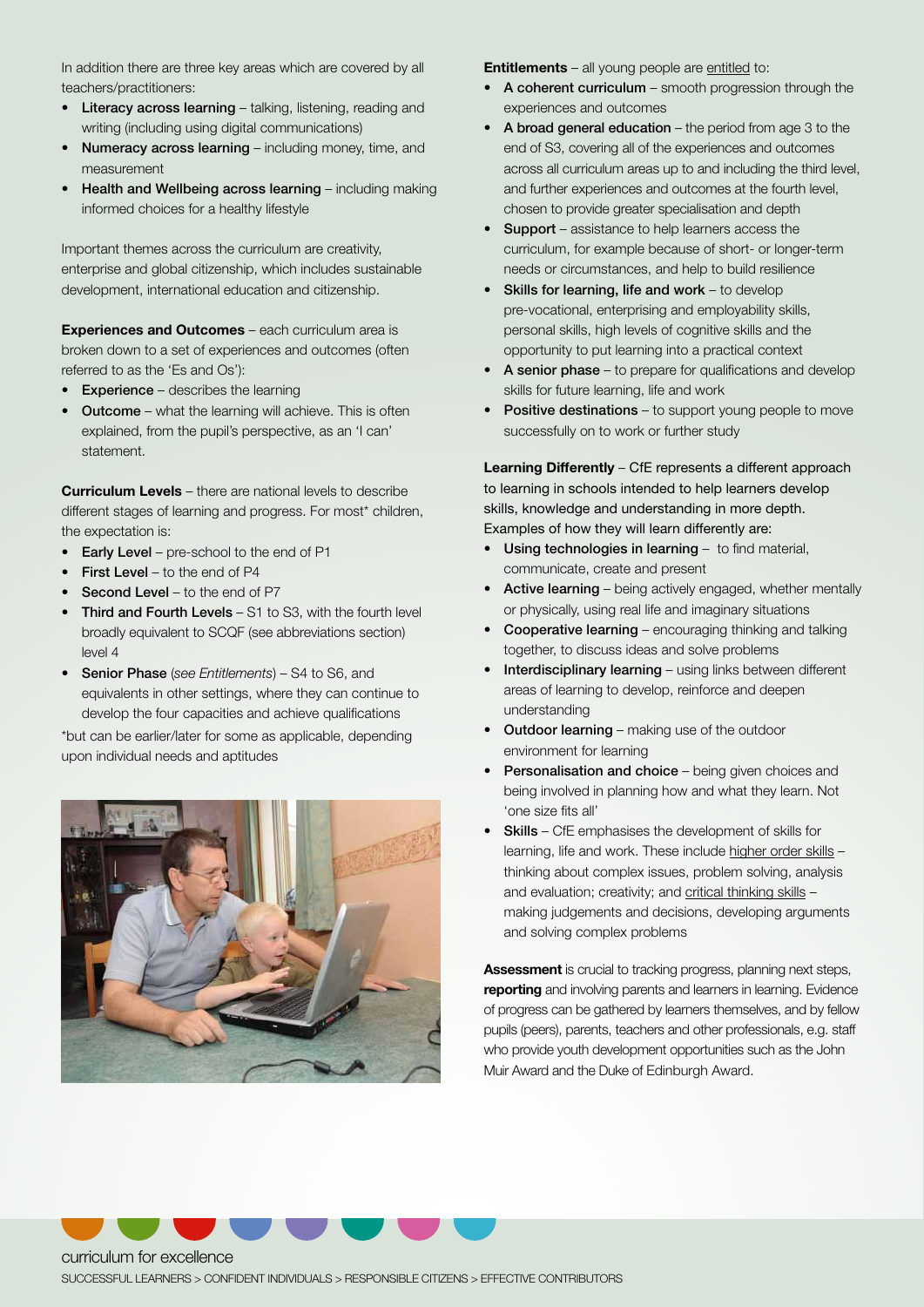- Self assessment learners will be encouraged and supported to look at and revisit their own work, to develop a better understanding of what they have learned, and what they need to work on
- Peer assessment learners will be encouraged and supported to work together to help others assess what is good about their work and what needs to be worked on
- Personal learning planning pupils, teachers and parents will work together to develop planning for next steps in learning
- **Profiles** a statement of achievements both within and out with school, to be introduced at P7 (2011/12) and S3 (2012/13). Profiles may be produced at other significant points in a learner's education. A range of formats can be used, including ePortfolios.

**Reporting** informs parents of progress. This could be through a range of approaches, such as at meetings, at parents' evenings, in written form, 'Learning Wall' displays and 'I can' folders. Key phrases that could be used in reporting are:

- o Developing where the learner is working to acquire skills or knowledge
- o Consolidating where the learner is building competence and confidence in using the skills or knowledge
- o Secure where the learner is able to apply the skills or knowledge confidently in more complex or new situations

**Qualifications** – the new approaches to learning that CfE brings requires new assessment methods and qualifications, which are being developed by the Scottish Qualifications Authority (SQA). SQA is working with parents, teachers, colleges, universities, employers and the Scottish Government to make sure national standards are maintained. The new qualifications:

- National 4 and National 5 will replace General and Credit Standard Grades and Intermediate 1 & 2 and will be introduced in 2013/14
- **Literacy and Numeracy** will be recognised as units within English and Mathematics courses





• Access (available in 2013/14), **Higher** (available in 2014/15) and **Advanced Higher** (available in 2015/16) – will be revised to reflect CfE principles

For more information on development of the new National Qualifications see www.sqa.org.uk/curriculumforexcellence.

A leaflet for parents, *Qualifications are changing – A guide for parents and carers*, has been distributed to schools and can be downloaded from the SQA website at

**http://www.sqa.org.uk/sqa/46161.html.**